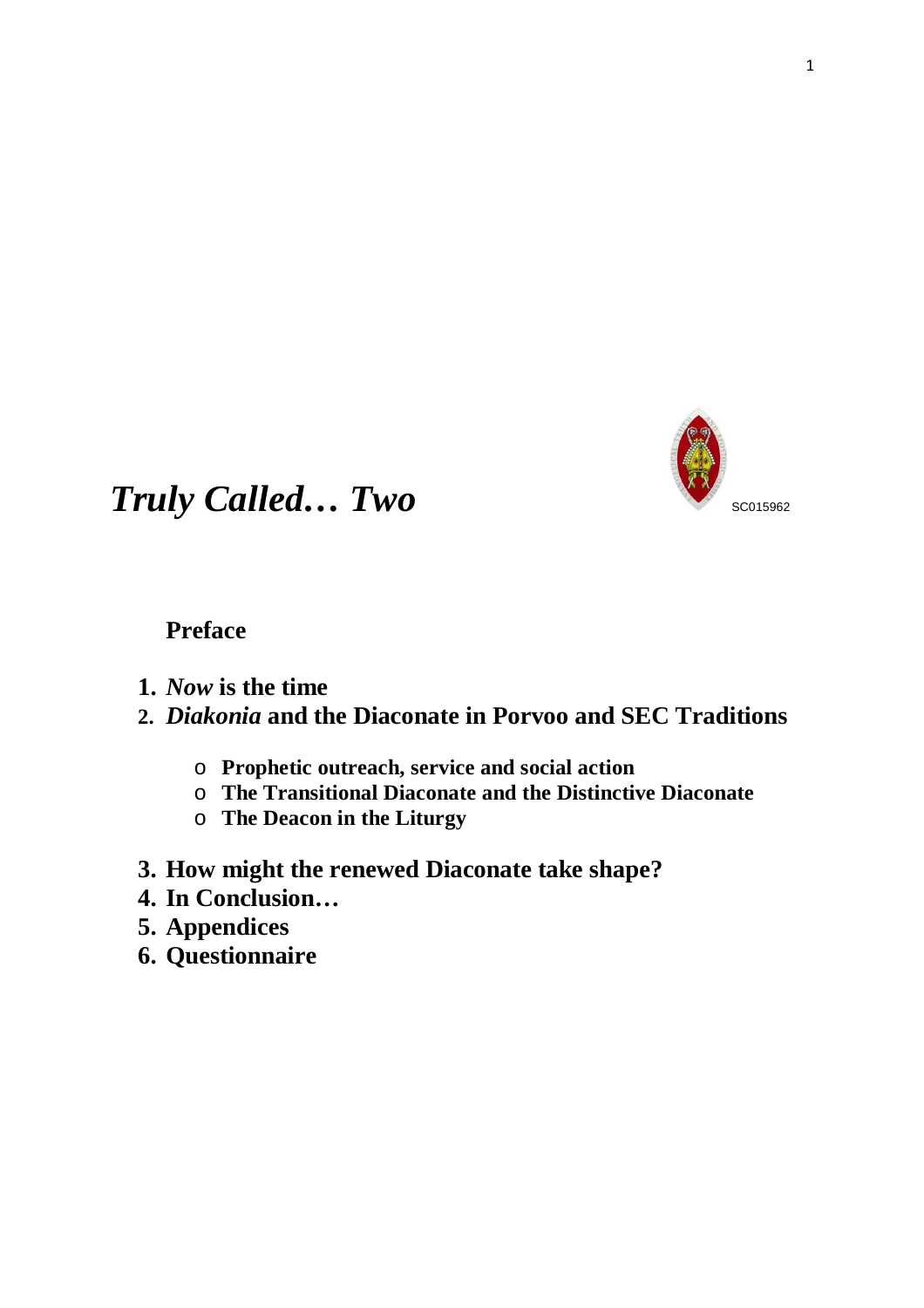# *Truly Called… Two*

#### **Preface**

In December 1994, the SEC became the first Anglican Province to approve the Porvoo Common Statement. This declares, amongst other things, a commitment 'to work towards a common understanding of diaconal ministry'. Since then there have been two consultations on *diakonia* and diaconal ministry (London 2006 and Oslo 2009) and a further consultation is planned for Dublin in 2013. Our working group was set up by the Faith & Order Board 'to respond to the Recommendations' from the second consultation (see Appendix Three). These recommendations require us to consider not simply the ordained diaconate but also what *diakonia* means for the SEC.

Scotland is not Finland or Iceland; our ecclesiastical and cultural histories are quite distinct. We cannot find ready-made in the Scandinavian church a model of *diakonia* or the diaconate that we can usefully import into Scotland. On the other hand, our participation in the Porvoo Communion challenges us to explore our own tradition, to acknowledge difference yet also to recognize common ground. As will be argued in this paper, this open-minded and self-critical encounter with our Christian brothers and sisters has helped us to unlock again doors that have been long closed; to visit the treasury of our own tradition and to discover there ancient truths that speak to a new age.

This is not the first re-evaluation of the diaconate in recent times in the SEC. In 1987, a Bishops' Working Group, under the convenership of Robert Halliday, produced the report, *Truly Called by God*  to Serve as a Deacon.<sup>1</sup> Whilst a lot of ministerial history has passed under the bridge since 1987, that report remains remarkably fresh and persuasive. Whilst acknowledging that ours is a work in progress and lacks the polish of this earlier report, yet we dare to claim kinship with it in the title of this paper, and we affirm the insights contained there.

My warm thanks to all who have shared in the deliberations of our working group, including those who have contributed to this paper and its appendices. We hope that it will stimulate a wide debate throughout the SEC.

I am pleased to say that the Working Group approached its task with enthusiasm and with an open mind. We ask you to receive this paper in the same spirit.

John Armes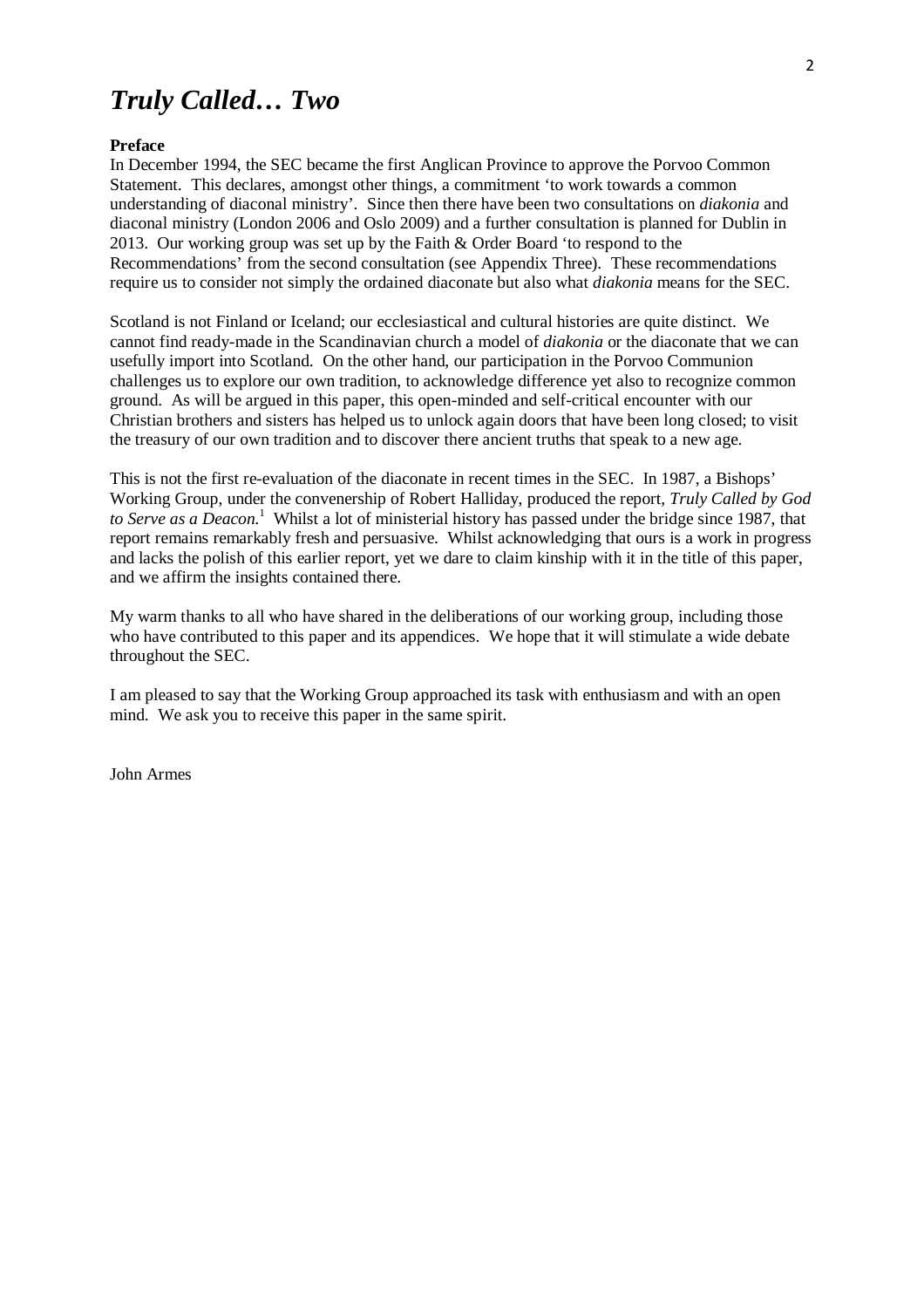### **1.** *Now* **is the time**

Exactly ten years ago, a Church of England report on the vocational diaconate was published entitled *For Such a Time as This<sup>2</sup>* . Whilst it failed to make any significant impact on practice south of the Border, it did give rise to a significant piece of theological discussion written by specialists in the fields of ecumenical theology, ecclesiology, biblical studies, philosophical theology and ethics.<sup>3</sup> This discussion about the imperative of mission, the nature of ministry and the relationship between ordained and lay forms of ministry has since influenced much thinking on these subjects north of the Border<sup>4</sup>. In the wake – and in the light - of these theological discussions, the authors of this document argue that now is the time to be looking again at the issue of a renewed diaconate here in the Scottish Episcopal Church. This does indeed feel like a *kairos* moment in the life of our church, not least as regards this issue.

We argue this on two counts: firstly, a revitalised diaconate is an essential component of a Church concerned with mission - and 'mission' is very much in the air at present. The Spirit appears to be calling us as a Church to look *outwards* at the society in which we are set and to connect our lives of worship with the needs of God's world more effectively than hitherto. *The Whole Church Mission and Ministry Policy* is predicated upon an understanding of the primacy of mission. It states that:

*Our primary task as a church is the work of mission. We believe that the mission is God's mission – his unceasing work of lovingly drawing back the world to himself. Our task is to be part of that redemptive and engaging work. We are called to share with people the good news of Jesus Christ and of God's love for them. We are called to go and make disciples, to baptise and to teach.<sup>5</sup>*

It follows that a 'mission-shaped' Church needs to renew that part of her being – 'essence', 'ordering' – which represents this centrifugal calling to 'commissioned agency' - *diakonia* - and so enables others to fulfil their own vocation to be ambassadors of the Gospel and apostles in daily life. If, in the words of *Eucharistic Presidency,* 'the ordained ministry is best conceived as a gift of God to his church to promote, release and clarify all other ministries'<sup>6</sup>, then the Church needs a visible symbol of that crucial aspect of her being. Deacons, those 'sent with authority' (in John Collins's redefinition<sup>7</sup>) to assist the Bishop and Priests in a diocese in proclaiming the Gospel to the world, are a sign and sacramental embodiment of that Gospel commissioning, that missionary task.

Not that this is a new understanding. The last significant piece of work undertaken on the diaconate in the SEC was a ground-breaking report entitled *Truly Called by God to Serve as a Deacon*, published in  $1987$ <sup>8</sup>. It made the very same points and is worth quoting at length:

*It must be stated clearly that Deacons are primarily a task force at the disposal of the Bishop, for work, most of which is out in the world. They have their proper place in a Diocesan rather than a congregational strategy of mission. They are a pioneer corps rather than auxiliaries to share the load of existing intra-congregational ministries. The mark of true Diaconal ministry is to foster the initiation of lay ministries galore - to pioneer and then hand over in order to be free again to pioneer. The visible Distinctive Diaconate can be expected to give new emphasis to all Christians' serving ministry to the world for Christ's sake, and to generate practical support for Christian lay people in their work in the world …The growth of Diaconal service to the community, evoking interest in Episcopalian congregations, and visibly demonstrating that the Church does not exist for itself, but for those outside it, will mean much to the numerous members of our Church who have been regretting the Church's preoccupation with ecclesiastical conservation, financial survival, and structural adaptation, and who will welcome and identify with the renewed, institutional affirmation of the love of God which is not restricted to members of his Church. It can be seen that, far from clericalising lay leadership or monopolising opportunities to serve, the ministry of Distinctive Deacons will proclaim the Church's commitment to the transformation of human society by the Reign of God, will renew enthusiasm for the Church in members who are depressed by its seeming introversion, will promote a more outward-looking social conscience among Church people generally, and will generate new forms of lay ministry.<sup>9</sup>*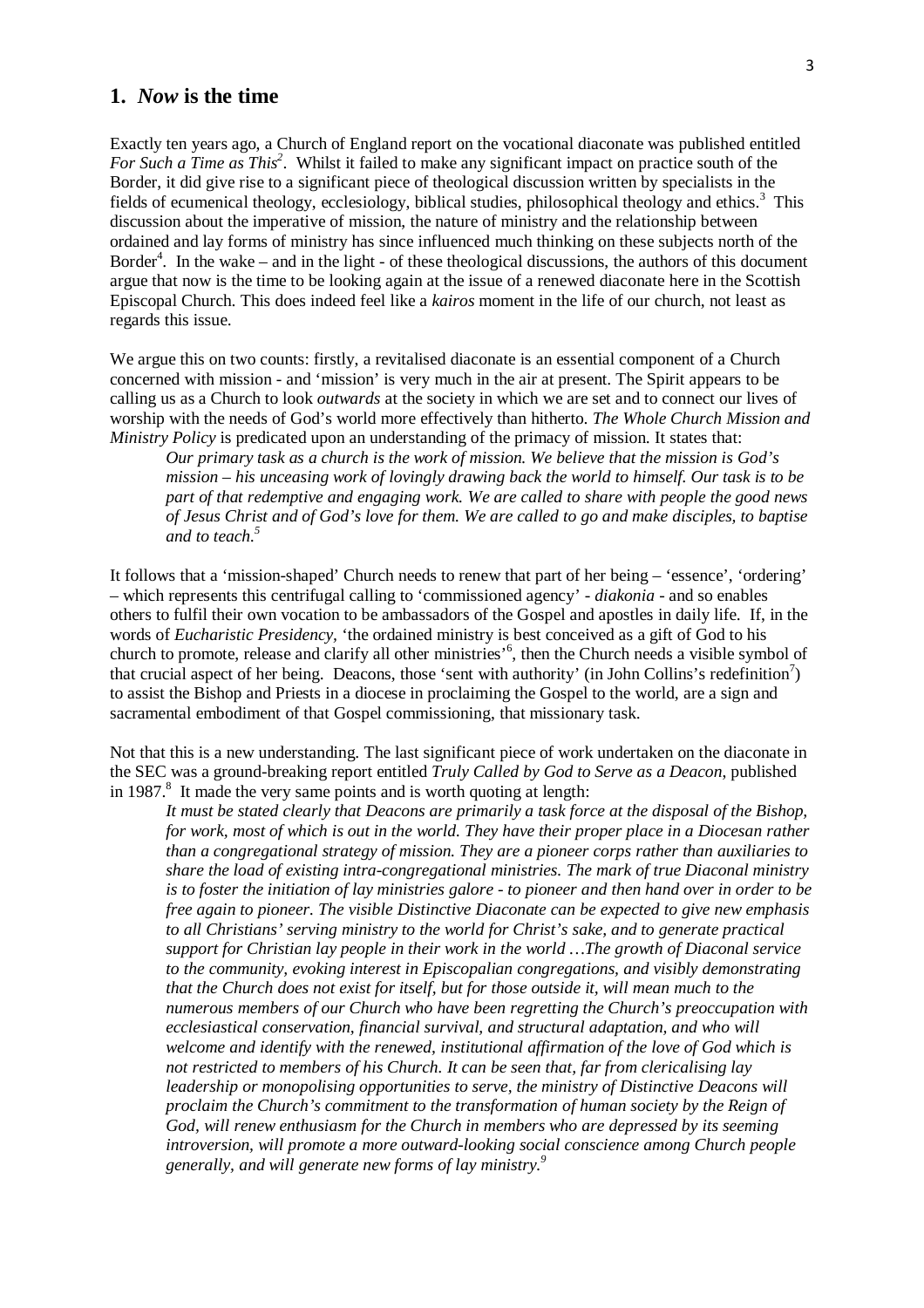Similarly the 1996 Hanover Report of the Anglican Lutheran International Commission "The diaconate as ecumenical opportunity", commented that

*raising the possibility of an ordained diaconate, visibly incorporated into ordered ministry and eucharistic liturgy, challenges the church in every location both to take greater ownership of diakonia as a sign of apostolicity and to encourage the whole people of God to understand their daily life as an arena for Christian service. Likewise, the emergence of a distinctive, lifelong ordained diaconate in the Anglican Church invites all Christians better to integrate worship and service in their daily lives. A revitalized diaconate can be a means for equipping the laity to become serving leaders in their various callings and for mobilizing them to become effective agents for the transformation of worldly structures and institutions.<sup>10</sup>*

In short, the diaconate enacts and brings into focus a central aspect of the church's missionary being, namely the diaconal calling of the whole church to proclaim the revelation of the gospel of Christ to the world. A truly missionary – or even 'mission-shaped' - church needs such a sign and reminder of her vocation, indeed is impoverished without it.

Secondly, the Church Ecumenical is awakening to the need for a renewed diaconate. The current discussions in the Scottish Episcopal Church were occasioned by the need to respond to The Communion of the Porvoo Churches' *Second Consultation on Diaconal Ministry* held in Oslo, 27-30 April  $2009<sup>11</sup>$ , this meeting being an earnest of the Communion's continuing work of deepening its members' understanding of and collaboration in the diaconate. But there are similar moves in a multitude of traditions and denominations as they likewise work through the implications of seeing *diakonia* as an essential aspect of the ministry of the whole church<sup>12</sup>. The renewal of the diaconate over the past thirty years is not only "an escalating phenomenon"<sup>13</sup> but also "an ecumenical opportunity'.<sup>14</sup> Five major ecumenical documents or agreements since 1982 have specifically mentioned the diaconate as an area of particular concern: BEM (1982),<sup>15</sup> Meissen (1991),<sup>16</sup> Porvoo  $(1995)$ ,<sup>17</sup> Fetter Lane  $(1995)$ <sup>18</sup> and Hanover  $(1996)$ .<sup>19</sup> As the ecumenical statement formulated at St George's House Windsor in 1997 put it,

*It is our experience that, in the late twentieth century, the diaconate is a growing movement whose voice is increasingly audible around the world, in the part it is playing in changing patterns of ministry and mission. Coming from catholic and reformed traditions, we have discovered a converging vision for ministry.<sup>20</sup>*

That this should be happening at a time of acute political and social change - at least in the developed world - should not surprise us. As Bishop Barry Rogerson has pointed out<sup>21</sup>, God has repeatedly raised up a renewed diaconate at times of significant social upheaval: in fourth and fifth century Rome, during the Reformation period and in the phase of rapid industrialization across Europe in the early nineteenth century. He comments:

*At the very time when our structures in Europe are disintegrating, we need people with the time to organise partnerships, gather resources and train the baptised to engage in diaconal activity.<sup>22</sup>*

This critical-prophetic aspect of *diakonia* is a gift of God to the world mediated through the Church – a *timely* gift, it is argued, to our own society. Early twenty-first century Scotland, suffering all the stresses caused by post-industrialization, economic cuts, debate over its identity and the birth of 'the Big Society', is surely yet another such 'disintegrating' context.

For these two reasons, we believe we stand at a *kairos* moment regarding the vocational diaconate in Scotland.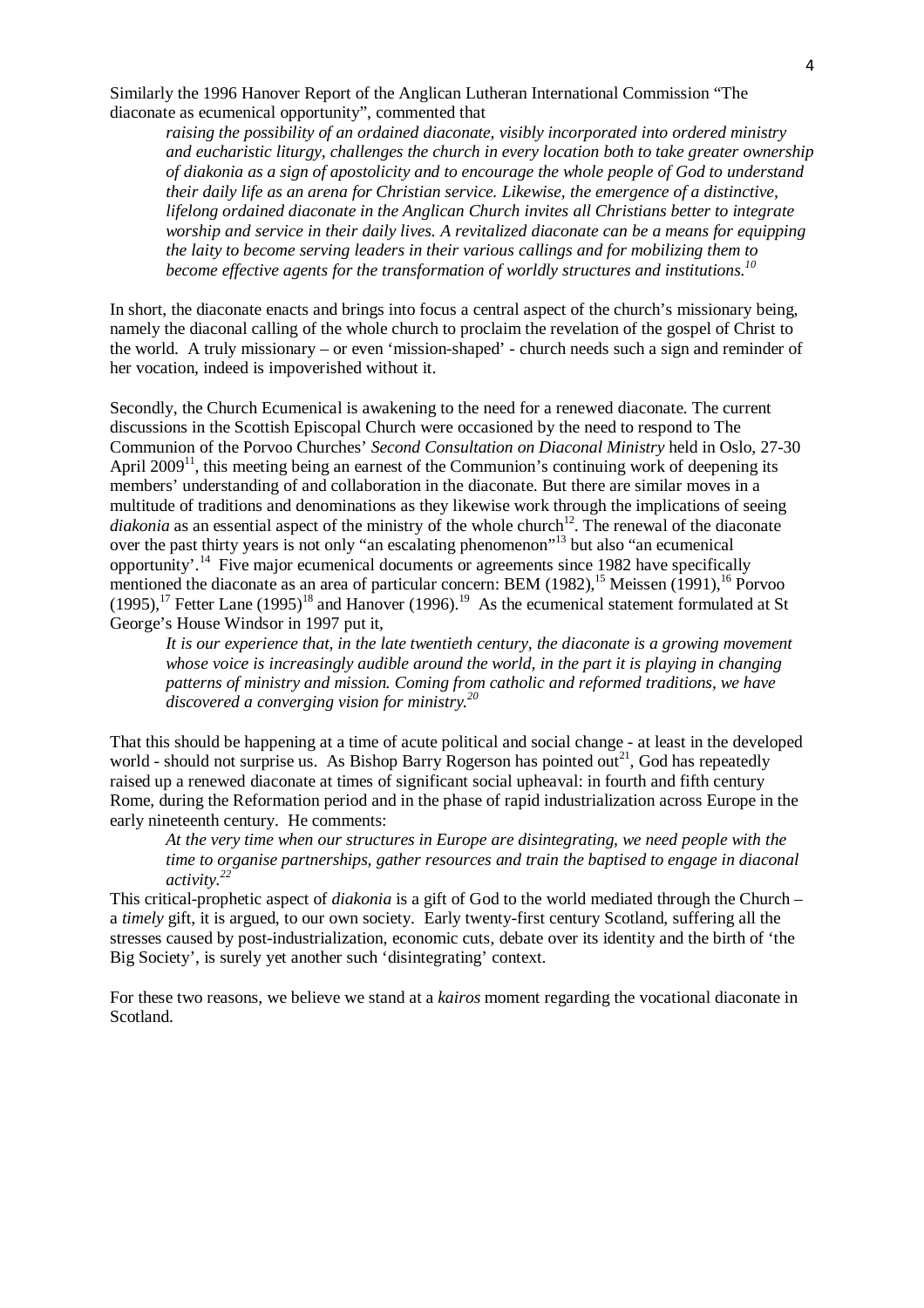### **2.** *Diakonia* **and the Diaconate in Porvoo and SEC Traditions**

Contemporary New Testament scholars dispute whether the seven disciples appointed to distribute food in Acts 6.1-6 were the first 'deacons'. *Diakonia* in the New Testament is now thought to cover ministry in a more general sense.<sup>23</sup> But what is not disputed is that the mission of the church includes an active love for neighbour as a way of modelling God's love for all people. From early times this was embodied in the ministry of the church and it is this that we find reflected still in the order of deacons in the various Lutheran churches.

The statement from the Oslo Consultation on *diakonia* affirms that, whatever the social context, diakonia is an 'essential aspect of mission', of the whole church.<sup>24</sup> It goes further and suggests that both priestly and diaconal ministry is to be derived from the ministry of Christ<sup>25</sup> who was sent by the Father to serve, not to be served, and to give his life as a ransom for many.

However, whilst *diakonia* and the vocational diaconate sit easily within the language and culture of our Porvoo Lutheran partners, the same cannot be said for Scottish Episcopalians or of British Anglicans in general.

Whilst there was a time in Britain when the Church was a primary provider of education and social service, this role was largely displaced by the emergence of the Welfare State. In Scandinavia and other parts of Europe, on the other hand, the churches retain to this day an expectation that they will offer healthcare, social welfare and aspects of education; this supported by Church taxes gathered by the State. The Deacon, in many Lutheran churches, is a recognized and respected figure, trained in a caring profession (nursing, teaching, social work, counselling, youth work) and authorized to perform these responsibilities within church-based projects. The role is a longstanding one, expressing the church's caring ministry as opposed to the Ministry of Word and Sacrament which belongs to those directly ordained to the Presbyterate.

In other words, *diakonia* in the Lutheran tradition tends to be identified with the socio-caritative rather than the critical-prophetic dimension of church life. It would be misleading, however, to suggest that understandings of *diakonia* in the Porvoo Lutheran churches are static. The Church of Norway, for example, recently defined *diakonia* as,

*the caring ministry of the Church. It is the Gospel in action and is expressed through loving your neighbour, creating inclusive communities, caring for creation and struggling for justice.<sup>26</sup>*

Whilst there may be an evolving understanding of *diakonia*, the role of the Deacon in the Porvoo Lutheran churches has remained more static. Deacons tend to occupy professions in which women are in the majority and whilst there are growing numbers of women Presbyters in the Lutheran churches, male Deacons are fairly rare. Perhaps for this reason, perhaps because the Ministry of Word and Sacrament is seen as the higher calling, Deacons tend to be regarded as junior to Presbyters, even where both are understood to be full Orders of ministry.

The Episcopal Church has very little of this 'back story' to deal with. The diaconate enjoyed what now seems like a false dawn in Scotland in the late 1980s when many women were ordained Deacon. This coincided with the last significant report on the diaconate in our Province<sup>27</sup> but it turned out only to be a transitional phase prior to most of those women going on to ordination as Priests. On the other hand, whilst we may lack this detailed experience of a vocational or distinctive diaconate and do not speak easily of *diakonia* we should not imagine that these are wholly new to us or worse, strange foreign imports from non-Anglican sources. If we delve beneath the surface of our practice and theology we find that the diaconate and *diakonia* are implicit to our life in three areas, each of which offers the potential for a renewed approach to mission. Firstly, social outreach and prophetic action are integral to our self-consciousness as a church; secondly, we do, in fact, have an Order of Deacons, distinct from that of Presbyter or Bishop; thirdly, our liturgy assumes such an Order.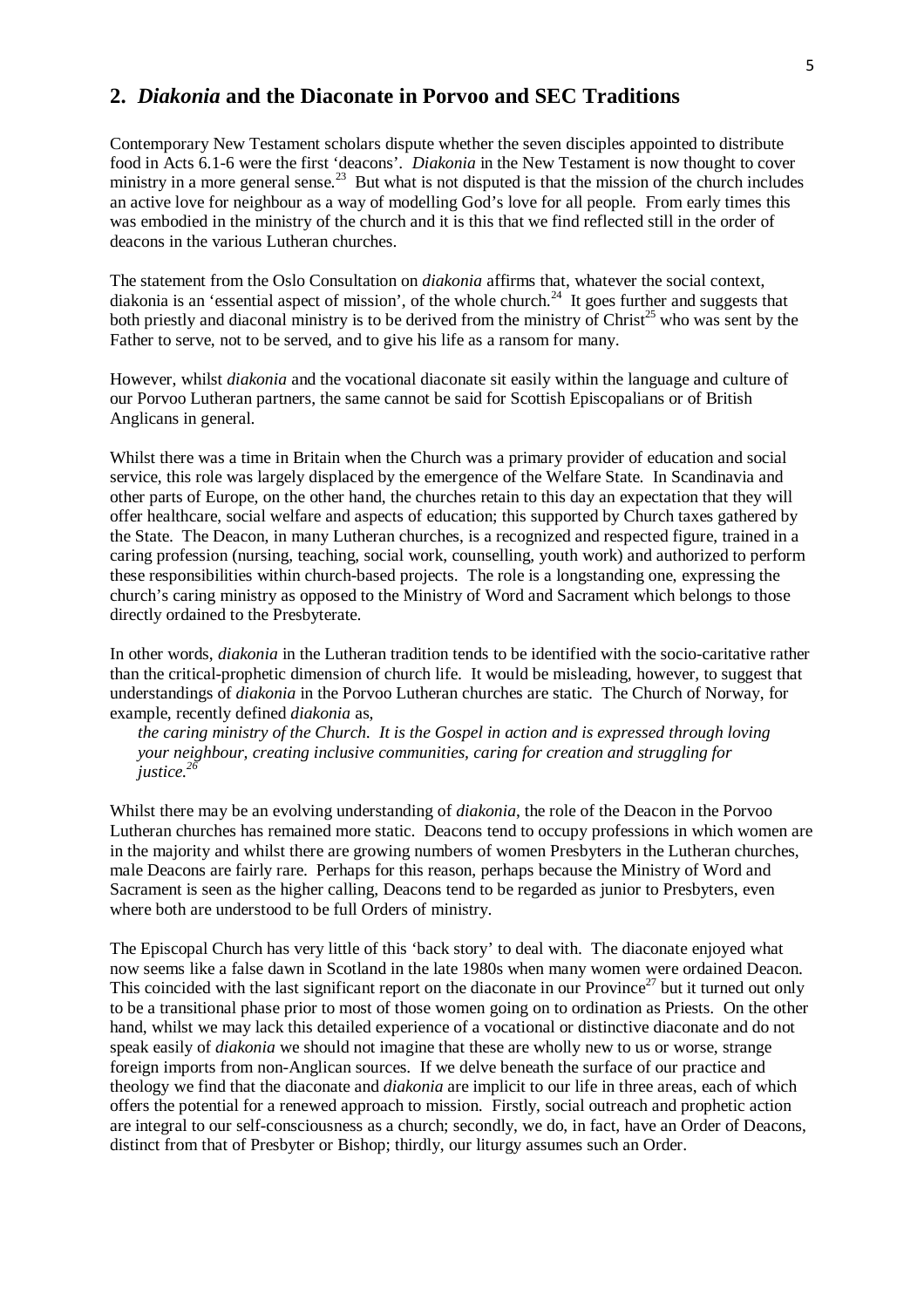#### a. **Prophetic outreach, service and social action**

In the SEC, it might be said, we do not talk the talk of *diakonia* but we do walk the walk. If we take the Norwegian statement quoted earlier, for example, *diakonia* is defined as loving neighbour, creating inclusive communities, caring for creation and struggling for justice. Every diocese in our Province can point to concrete examples of such activity. These concerns are expressed in our public prayers and our preaching, through individual service and in clearly defined projects, some driven locally, some at diocesan level. Many of these projects attract support, sometimes financial, from the Province.

In 2004, for example, the then Social Responsibility Committee of the SEC published *Prayer and*  Action.<sup>28</sup> As its title suggests, this booklet not only invites readers to pray but also calls them to action on a range of social issues including homelessness and health, racial justice and HIV/AIDS. It lists relevant organizations, some from the SEC, some from other Christian denominations, some fully ecumenical in scope. Nowhere is the word *diakonia* used, yet the diaconal mission imperative, through service, social action and prophetic outreach, is explicit throughout.

The opportunities for the social engagement of the church in Scotland are quite different from those available to the Scandinavian churches. But what the Lutheran tradition offers us is a challenge to recognize that social action is integral to Christian life and mission. Serving the community or struggling for justice are not just things that some Christians do because they happen to be 'into that sort of thing', they express the call of all Christians, the whole church, to express the ministry of Christ, who laid down his life in service.

#### b. **The Transitional Diaconate and the Distinctive Diaconate**

Every year the SEC celebrates the ordination of new Deacons; within twelve months virtually all those Deacons will also have been ordained Priest. Deacons, if they are encountered at all by our church members, have tended to be junior clergy; clergy on their way to becoming a Priest. To be Deacon is a transitional or probationary phase defined more by what a minister cannot do – bless, absolve, preside at the Eucharist – than by what they can. Whilst many Priests cherish their diaconal identity and may even define themselves, in part, in diaconal language, yet in practice their diaconate is subsumed into a fuller sense of ministry called priesthood. This is underlined when, in rare cases, individuals do not proceed to priestly ordination because, for one reason or another, they are not considered capable of doing the job. A Deacon, in this sense, becomes someone who tried but failed to be a Priest!

However, we also have in the SEC men and women who believe they are called to be a Deacon, not a Priest; these are our 'vocational' or 'distinctive' Deacons. They are few in number (only 12 in the whole Province); at any one time there are likely to be almost as many transitional Deacons in the SEC as there are distinctive Deacons. Therefore, the average churchgoer rarely encounters these exotic creatures and there are few role models for those who otherwise might also identify in themselves a call to a distinctive diaconal ministry. In spite of this, several Scottish dioceses are encountering a growing number of men and women who seem to be sensing a call to precisely this way of serving God.

As may become clear in the Case Studies offered in Section 3 of this paper, the way in which Anglican vocational Deacons work out their ministry is diverse and does not mimic the highly organized and largely state-funded diaconal ministries in many Porvoo Lutheran churches. But the broad thrust is the same; namely, to represent and/or to equip the church in her outward-facing mission.

The SEC, therefore, in common with many Anglican churches, has bifurcated the Order of Deacon. On the one hand there are those in transition to priesthood, on the other, those committed to a solely diaconal role. If we wish to reclaim the full potential of the diaconate then we need to understand the recruitment, discernment and training requirements for both these strands of tradition.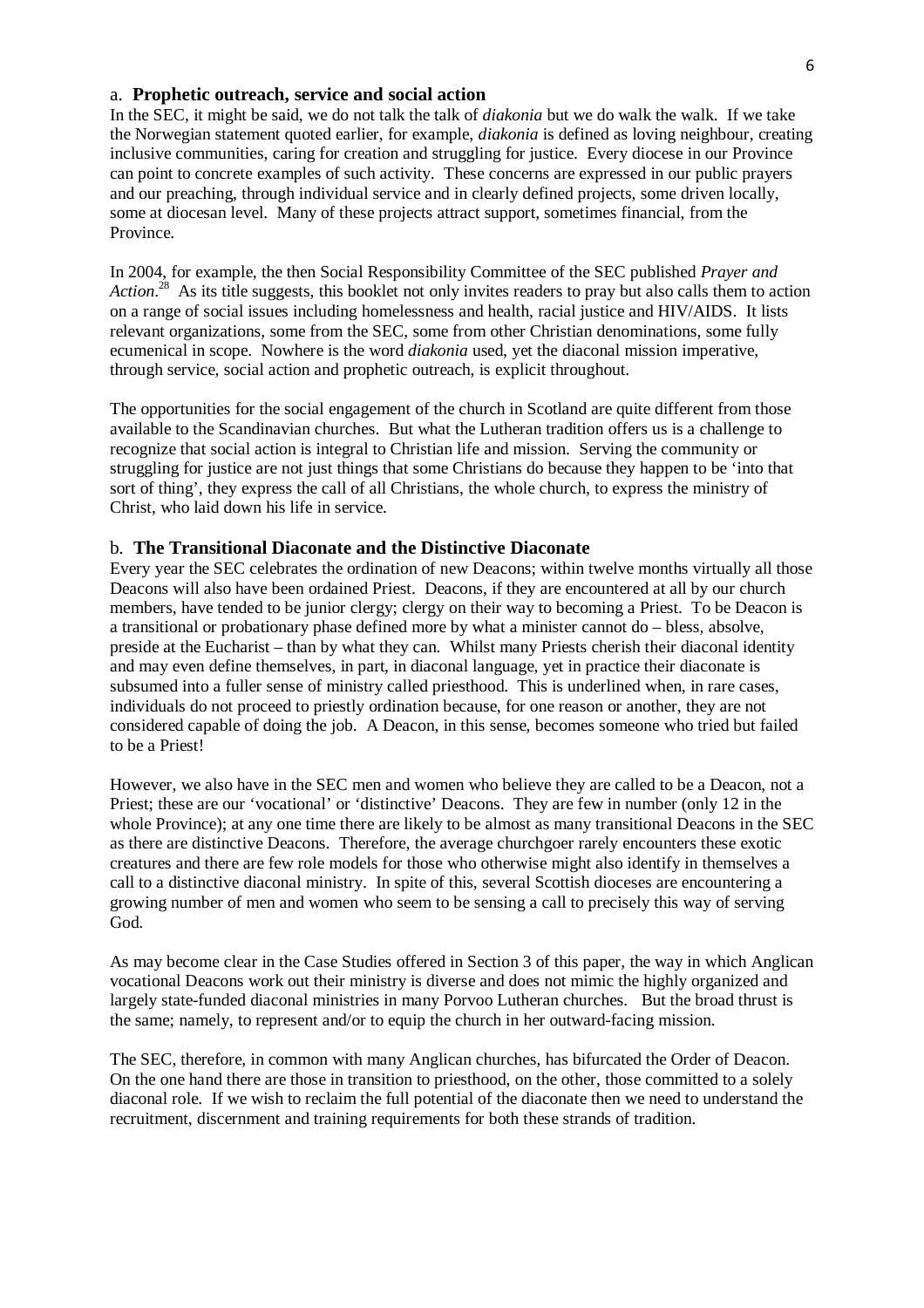#### c. **The Deacon in the Liturgy**

The Deacon's traditional ministry in the liturgy represents the ministry of service and mission of the whole Church. This includes: calling the community to confession of their sins; proclaiming the gospel; preaching; leading prayers of intercession; receiving the gifts and preparing the altar for Holy Communion; assisting the president with the distribution of Communion; and sending the community out in the service of the Lord.

The Deacon does not do any of these things *instead* of other people. All ordained ministers, including Priests and Bishops, spend most of their time doing things that others can or might do. The primary significance of the Orders of Bishop, Priest and Deacon is in what they represent and not in the functions they perform. A Deacon is sacramentally dedicated to a Christian ministry of service and mission with the entire authority of the Church, to be a sign and model of that ministry for the whole People of God. Since *diakonia* is to be characteristic of all Christians, the significance of the Order of Deacons lies in its capacity to provide a focus for what is proper to the Church as a whole.

Exactly as for Priests and Bishops, therefore, a major part of the ministry of the Deacon, within the liturgy and outside it, is the development and exercise of lay ministry and Christian discipleship. This could take the form not only of reading the Gospel but enabling and training others to read scripture in worship, not only of leading the intercessions but training others to do this, not only sending the congregation to love and serve, but organizing and encouraging their involvement in local mission.

Our dialogue with our Porvoo partners, therefore, encourages us to acknowledge the centrality of the call to mission and discloses a sizeable area of common ground which our partners define as *diakonia*. Their recognition of the ministry of Deacon, furthermore, helps us to see how this *diakonia* may be embodied fully within our existing orders of ministry and reminds us how this is already modelled in our liturgy. The call to diaconal ministry is not an alternative to the call to the priestly ministry of Word and Sacrament or indeed the call to share the Word through evangelism; all three together express the ministry of Christ's Church.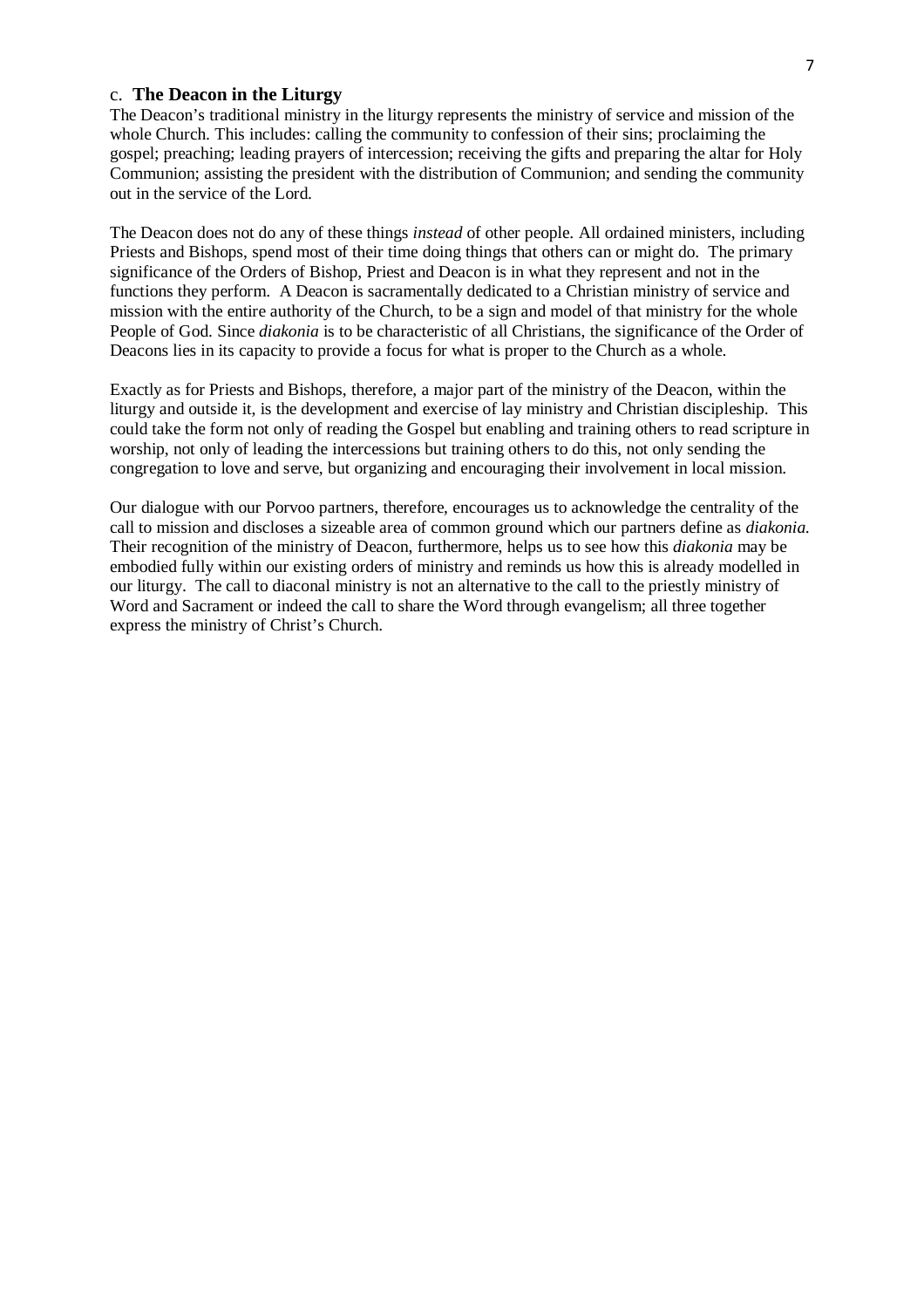# **3. How might the renewed Diaconate take shape?<sup>29</sup>**

How then might we see a vocational Diaconate being lived out in Scotland? These Case Studies draw both on our present experience in the SEC and also on the experience of Anglican churches elsewhere. Each example is located in the overall mission of the church. The first two belong in a diocesan as much as a congregational strategy for mission. In these cases, it makes sense to see Deacons as primarily a task force at the disposal of the Bishop for work, most of which is beyond the day-to-day life of the average congregation.

#### **Case Study 1**

*'We need to locate the diaconate more centrally in the overall mission of the church.' 30*

*'Deacons are primarily a task force at the disposal of the Bishop, for work, most of which is out in the world. They have their proper place in a Diocesan rather than a congregational strategy of mission.' <sup>31</sup>*

In the Diocese of Glasgow and Galloway, a (vocational) Deacon is carrying out a role which fulfils both those criteria quoted above. The post of Diocesan Ministry Development Officer is indeed related closely to 'the overall mission of the church' – the diocese being seen as 'the primary location for the engendering of missional energy<sup>32</sup> - and to the Bishop's ministry as 'leader of mission' therein. The job spec is very diaconal:

- it entails *being sent* to work with congregations and clergy wherever they are, *enabling* them to discern their future missional pathways and make new connections with the communities around them. Through the vehicle of the Diocesan Growth Strategy, it is concerned to focus congregational attention *outwards*; upon 'seeking out the lost sheep and bringing both the message of the gospel and the practical care that goes with it to the unchurched<sup> $33$ </sup>.
- it aims to *equip the ministries* that will carry those plans out, growing 'mission-shaped ministries' amongst the whole people of God.
- in so supporting and enabling congregational missional activity on the ground, aligning that with the needs and strategy of the diocese as identified by the Bishop, the role mirrors the ancient pattern of Bishop-Deacon working together*.* Deacons, unlike Priests, are ordained by Bishops alone; thus their primary sense of collegiality with one another is shaped by their relationship with their Bishop.
- it models the idea of the diaconate as a diocesan, rather than a congregational, resource; of a 'pioneer corps'<sup>34</sup> working as needed across the diocese, when and where missional need arises.

#### **Case Study 2**

J, from an Anglican Church in North America, has a similarly cross-diocesan role. At present, J occupies a church-remunerated position as the co-ordinator of eco-justice networks; in other words, is an 'emissary', a 'go-between' of the Province in matters of peace, justice and ecology. The role includes drafting letters on behalf of the Primate; for example, protesting on behalf of six aboriginal leaders imprisoned for contempt of court after failing to pursue a case against a mining company seeking to excavate their land, due to their lack of funds. It also involves overseas visits on behalf of the Province, including those by the Anglican Peace and Justice Network, and ecumenical discussions concerning specific matters of eco-justice.

Other Deacons may have a more parish-based ministry, but this is likewise always mission-shaped and outward-facing, as the next examples indicate: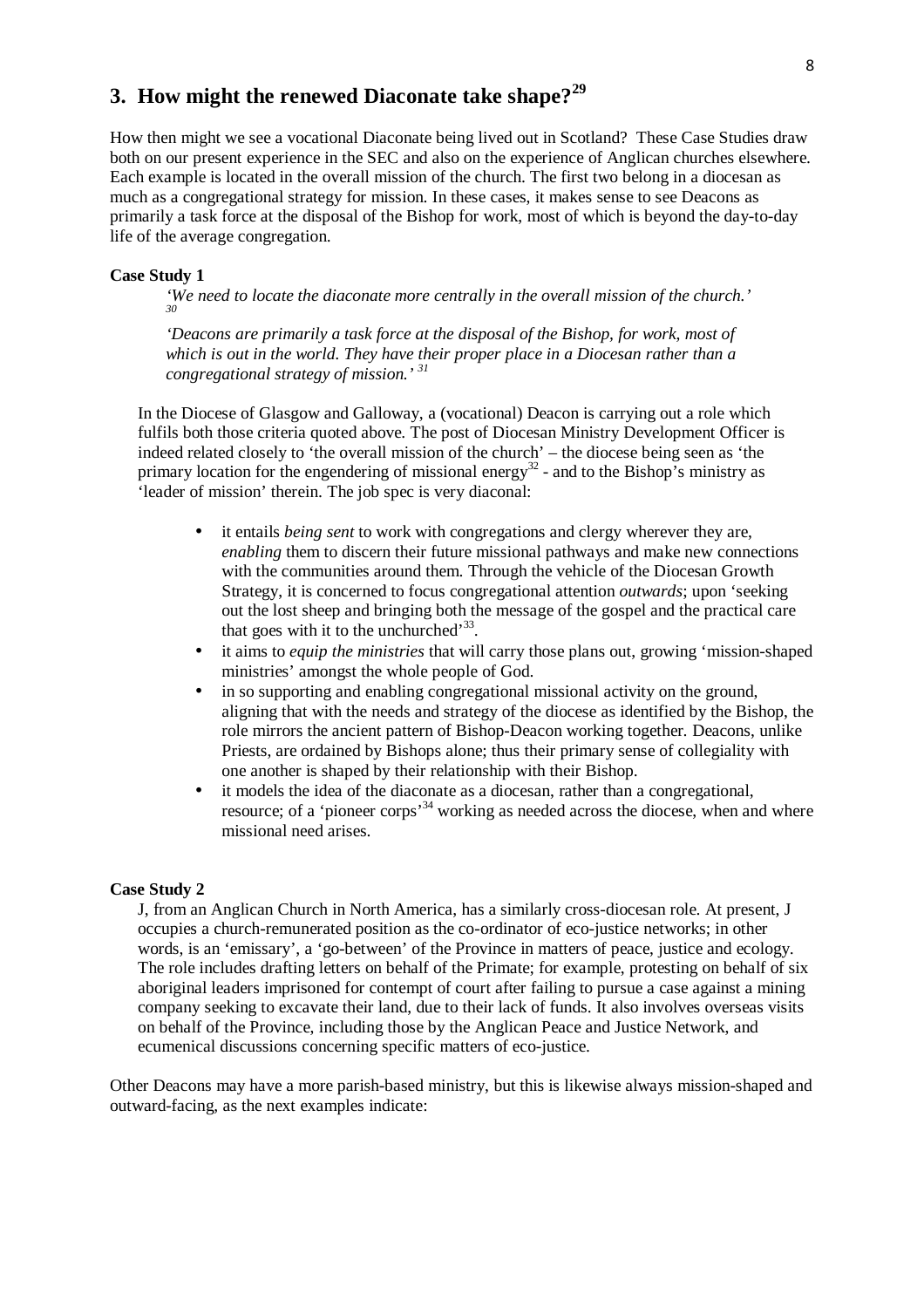#### **Case Study 3**

L had been a lifelong and active member of the church, being seen by others as "one who shows concern for the neighbourhood and has the ability to interpret its needs to the congregation". Since being ordained Deacon, L works as a parish nurse in the field of ophthalmology, giving attention and health advice to anyone who requires it. L describes this straddling ministry thus: "I love the analogy of being on the doorstep; bringing the needs of the world to the church and taking the church into the world. As a Deacon I have a foot in both places; the church and the world. I act as interpreter for both groups."

#### **Case Study 4**

N, who is part of the Ministry Team at a busy city centre church, sees the role of Deacon as being 'a bridge between church and world, interpreting each to the other.' N is to be 'sent' by the congregation to assist a Workplace Chaplain, newly appointed by the local ecumenical partnership. 'This will allow me to go deep into our secular world to bring wholeness and meaning.' N adds, '*Diakonia* has inevitable tension between being a lamp and being hidden (Matthew 6:1a and 5:16). I see resolution in the distinction between following my own path and going where sent; this frees me to be a light which can empower all the baptised to do likewise.'

In other Provinces, the professional skills of the Deacon are recognised and 'commissioned' by the church. While there are indeed Deacons in Scotland who work in secular caring agencies, their ministry in these arenas has not yet been 'owned' by their home congregation – unlike this example from another part of the Anglican Communion.

#### **Case Study 5**

P is Vice-President of a large mining company and seeks to minister to those who are weighed down by fear: of unemployment, office politics, lack of fulfilment. P seeks to create an environment where people are encouraged to let these burdens go and also leads discussions between mining/engineering colleagues and environmental groups which encourage mutual respect and reconciliation. Less than 5 months after ordination as Deacon, P was sent as agent of both church *and* secular employers to provide help following a serious Himalayan helicopter accident and led prayer for the bereaved and injured.

Each of these ministers is contributing to the mission of the church nationally, across a diocese or locally. This resurgence of interest in the diaconate is not about clericalising the laity or simply adding more robed figures on a Sunday to an already-stuffed sanctuary; rather it is a timely expression in symbolic and visible form of the mission-shaped outreach of the people of God. That this is an exciting and worthwhile vocation is evidenced by the number of people – of both genders – currently approaching DDOs or Diocesan Ministry Officers in our own Province to enquire about the diaconate: three in Edinburgh, one in Glasgow and a swathe of candidates in Moray.

In the latter diocese, moreover, a successful Vocations Day has given rise to a process of consultation and discernment. The majority of diocesan clergy have responded positively to the idea of developing a 'college of Deacons' and there is now a group of men and women exploring a diaconal vocation. At this early stage the following markers have been suggested –

- that this must be a distinctive diaconate and not something that can slip into transitional.
- that the Deacons are a "college" in company with the Bishop
- that they may be called as preachers but this is not a distinctive part of the ministry and would be seen as a training addition not a given.

This work has now been adopted by the Faith & Order Board as a pilot project and will receive the input and support of Provincial Officers.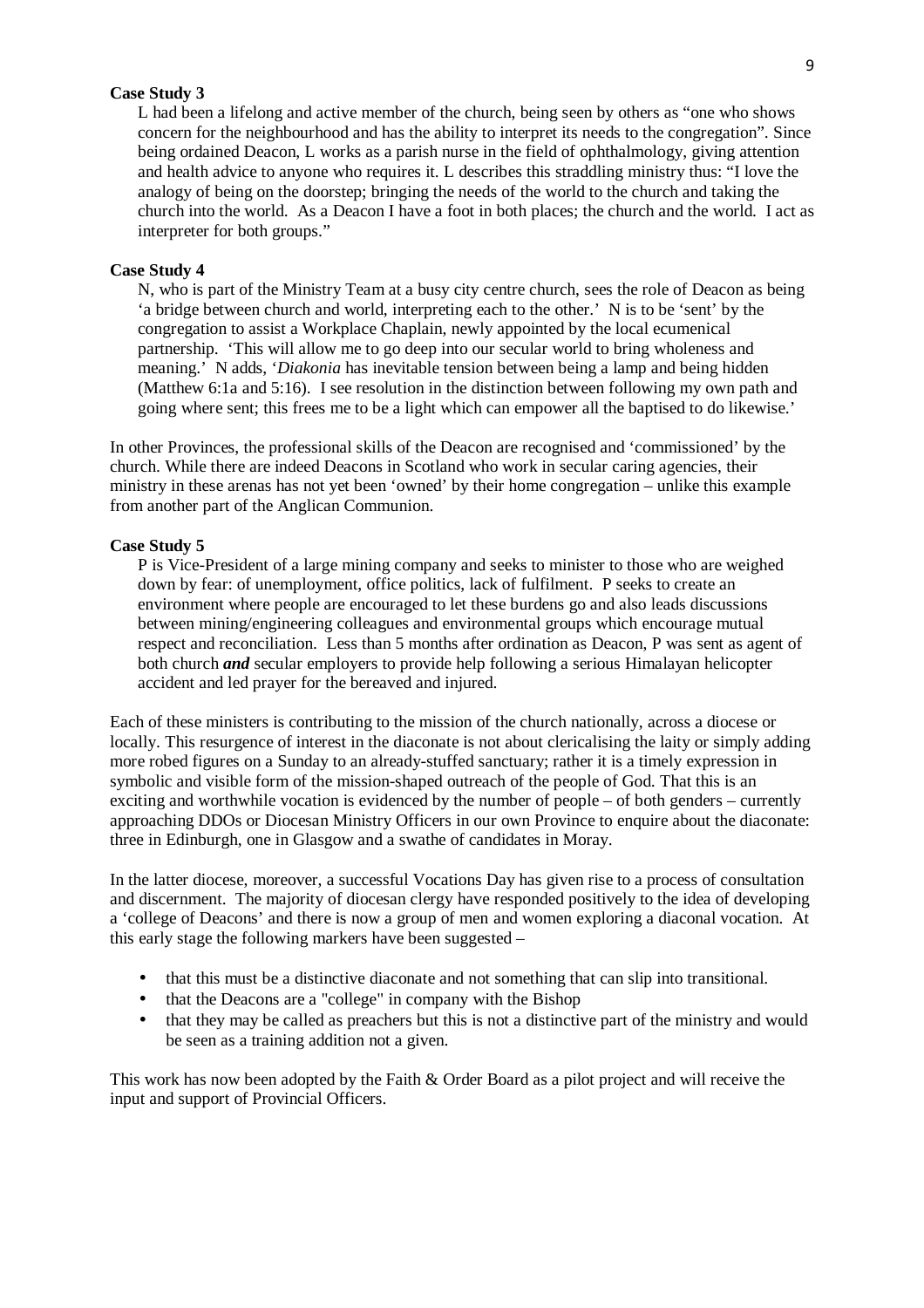# **4. In Conclusion…**

We live at a time of massive change in church and society; we are grappling with new challenges and opportunities for mission in an increasingly multicultural context. This discussion paper suggests that the language of *diakonia* and the diaconate itself offer us ways both of understanding this challenge and of engaging with change in the light of the gospel. It suggests that this is the right moment for our church to engage in a vigorous exploration of what a renewed and distinctive diaconate would ask of us.

We offer suggestions for discussion and action both at the grassroots level of our church and also in our Boards and Committees.

**One**: *That we should review the following aspects of our life –* 

- a) *The criteria we use for recruitment, discernment, training and deployment of clergy.*  Should the distinctive diaconate be an option offered to those exploring their vocation? In what ways might a discernment process for the distinctive diaconate differ from that for those journeying towards the priesthood? What are the different training requirements for the two Orders of ministry? How might Deacons be deployed at diocesan and congregational level?
- b) *The liturgical role of the Deacon in our liturgy*. In what ways might *diakonia* be more clearly expressed in our liturgical life – especially in those congregations where there are no Deacons?
- c) *Our Ordinal*.

Does our Ordinal adequately express a theology that encompasses ordination to a distinctive and lifelong diaconate? Are there implications for what the Ordinal says about Priests and Bishops?

- d) *Our social action and engagement.*  Recognizing that *diakonia* belongs to the ministry of Christ and therefore to the whole church, what priority should we give to social service and prophetic action, and how might we better equip our congregations to engage in this aspect of mission?
- *e) Our Canon law.*  Do our Canons adequately allow for the work and office of distinctive Deacons?

#### **Two**: *That we should seek dialogue with other Scottish churches on their understanding of the diaconate.<sup>35</sup>*

**Three**: *That we should explore openly what financial implications, if any, a renewed diaconate might have for the SEC*.

The Diaconate Working Group, through the Faith & Order Board, offers this paper as our contribution to the wider conversation about Mission and Ministry currently alive in the Province. We believe it offers creative opportunities both to reclaim our traditions and to do something new for the twentyfirst century.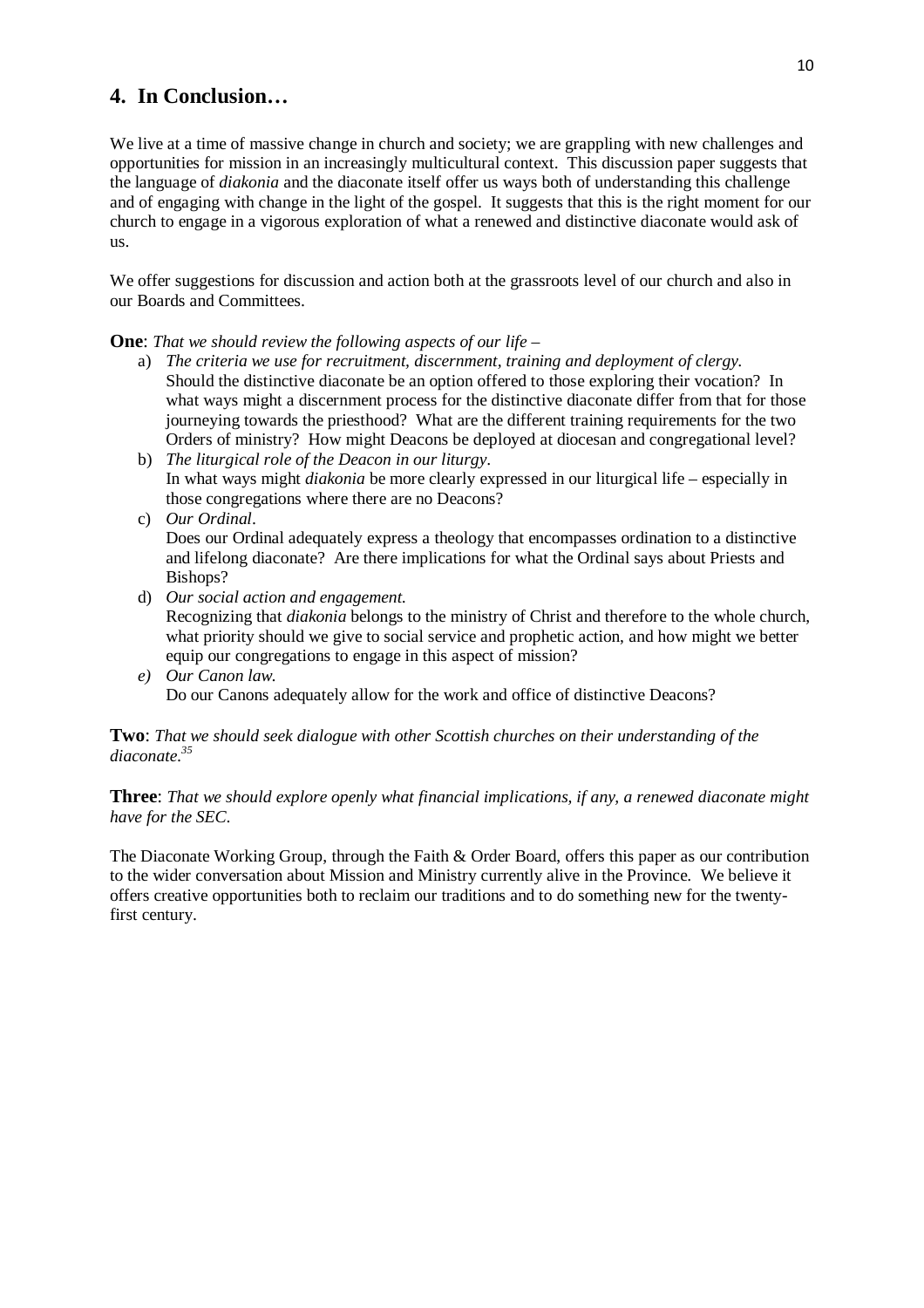<sup>1</sup> Truly Called by God to Serve as a Deacon, The Report of The Bishops Working Group on Distinctive Diaconate, General Synod Office, 1987

<sup>2</sup> For Such a Time as This. A renewed diaconate in the Church of England, Church House Publishing, 2001.

<sup>3</sup> The Mission and Ministry of the Whole Church: biblical, theological and contemporary perspectives, The Faith and Order Advisory Group of the Church of England, GS Misc 854 Archbishops' Council, 2007

4 See especially 'Theology and Ministry. A paper offered by the Doctrine Committee to the Board for Mission and Ministry,' General Synod Office, 2010

<sup>5</sup> Whole Church Mission and Ministry Policy, General Synod Office, 2011

<sup>6</sup> Eucharistic Presidency. A Theological Statement by the House of Bishops of the General Synod, GS 1248, Church House Publishing, 1997, p30

7 John Collins, Diakonia. Re-interpreting the Ancient Sources, OUP, 1990

<sup>8</sup> op cit <sup>1</sup>

 $\overline{a}$ 

9 ibid, 9, 10-11

<sup>10</sup> 'The diaconate as ecumenical opportunity,' Hanover Report of the Anglican Lutheran International Commission, 1996, section 76

<sup>11</sup> The Communion of the Porvoo Churches, The Second Consultation on Diaconal Ministry, Oslo, April 2009

<sup>12</sup> 'The Permanent Diaconate,' RC Bishop's Conference of England and Wales, 1987; Methodist Faith ad Order Committee, Report to Conference 1993; Bratislava Declaration, Conference of European Churches, 1994; Hanover Report op cit <sup>9</sup>; SCIFU Report on the Diaconal Working Party 2001.

<sup>13</sup> Sven-Erik Brodd, 'An escalating phenomenon' in The Ministry of the Deacon 1, Anglican-Lutheran Perspectives,1999, p42 <sup>14</sup> ibid p42

<sup>15</sup> World Council of Churches Commission on Faith and Order Paper 111 , Lima 1982, WCC, Geneva 1982

<sup>16</sup> Occasional Paper 2: Meissen Agreement Texts, Council for Christian Unity of the General Synod of the Church of England 1992

<sup>17</sup> Together in Mission and Ministry: The Porvoo Common Statement with Essays on Church and Ministry in Northern Europe, Church House Publishing, 1993

<sup>18</sup> Occasional Paper 5: The Fetter Lane Common Statement, Council for Christian Unity of the General Synod of the Church of England, 1996

<sup>19</sup> 'The diaconate as ecumenical opportunity,' Hanover Report of the Anglican Lutheran International Commission, 1996

<sup>20</sup> 'The Windsor Statement on the Diaconate' . Ecumenical Diaconal Consultation, St George's House Windsor, 1997

<sup>21</sup> Barry Rogerson, 'Debate at General Synod of the Report For Such a Time as This', General Synod of the Church of England Proceedings, 2001, 597; op cit<sup>1</sup>, pp 1-2

<sup>22</sup> Barry Rogerson, 'Social Welfare and Justification by Faith,' unpublished lecture – source and date unknown, page 11

<sup>23</sup> John N Collins, Diakonia: Re-interpreting the Ancient Sources, New York and Oxford, Oxford University Press, 1990. Collins argues that nowhere in the New Testament is diakonia used to describe only menial, lowly or humble service. On the contrary, he suggests that the word is used to describe the fulfilment of a task commissioned by God or the church. This may be lowly but it may not. So, in Mark 10.45 Jesus describes his commission from the Father 'the Son of Man came not to be served but to serve (diakonesai) and to give his life as a ransom for many.' There is a full and helpful discussion of recent scholarship (including J Collins) in The Faith and Order Advisory Group of the Church of England, The Mission and Ministry of the Whole Church, Biblical, Theological and Contemporary Perspectives, GS Misc 854, 2007

<sup>24</sup> The Communion of the Porvoo Churches, *The Second Consultation on Diaconal Ministry*, Oslo, April 2009, section 4 <sup>25</sup> ibid, section 6

<sup>26</sup> Church of Norway, Plan for diakonia, Church of Norway National Council, Oslo, 2009, translated into English by Ovind Ostang and Ivan Chetwynd, page 5.

<sup>27</sup> op cit <sup>7</sup>

<sup>28</sup> Prayer and Action, Scottish Episcopal Church, 2004

<sup>29</sup> Some of the case studies used in this section are drawn from our SEC experience, some from research done by Freda Alexander during her training for the diaconate on a visit to North America in 2008.

<sup>30</sup> The Mission and Ministry of the Whole Church: Biblical, Theological and Contemporary Perspectives Faith and Order Advisory Group of the Church of England GS Misc 854 Archbishops' Council 2007, 86

<sup>31</sup> Truly Called by God to Serve as a Deacon The Report of the Bishops' Working Group on Distinctive Diaconate. General Synod Office 1987, 11

32 Whole Church Mission and Ministry Policy General Synod Office 2011; page number not yet inserted as still in draft form <sup>33</sup> op cit i , 71

<sup>34</sup> op cit ii, 11

<sup>35</sup> In fact a Symposium involving five other denominations as well as the Anglican churches of the British Isles took place in March 2012. The papers submitted are now available under a separate cover. They indicate considerable convergence of practice and understanding and offer the SEC much food for thought.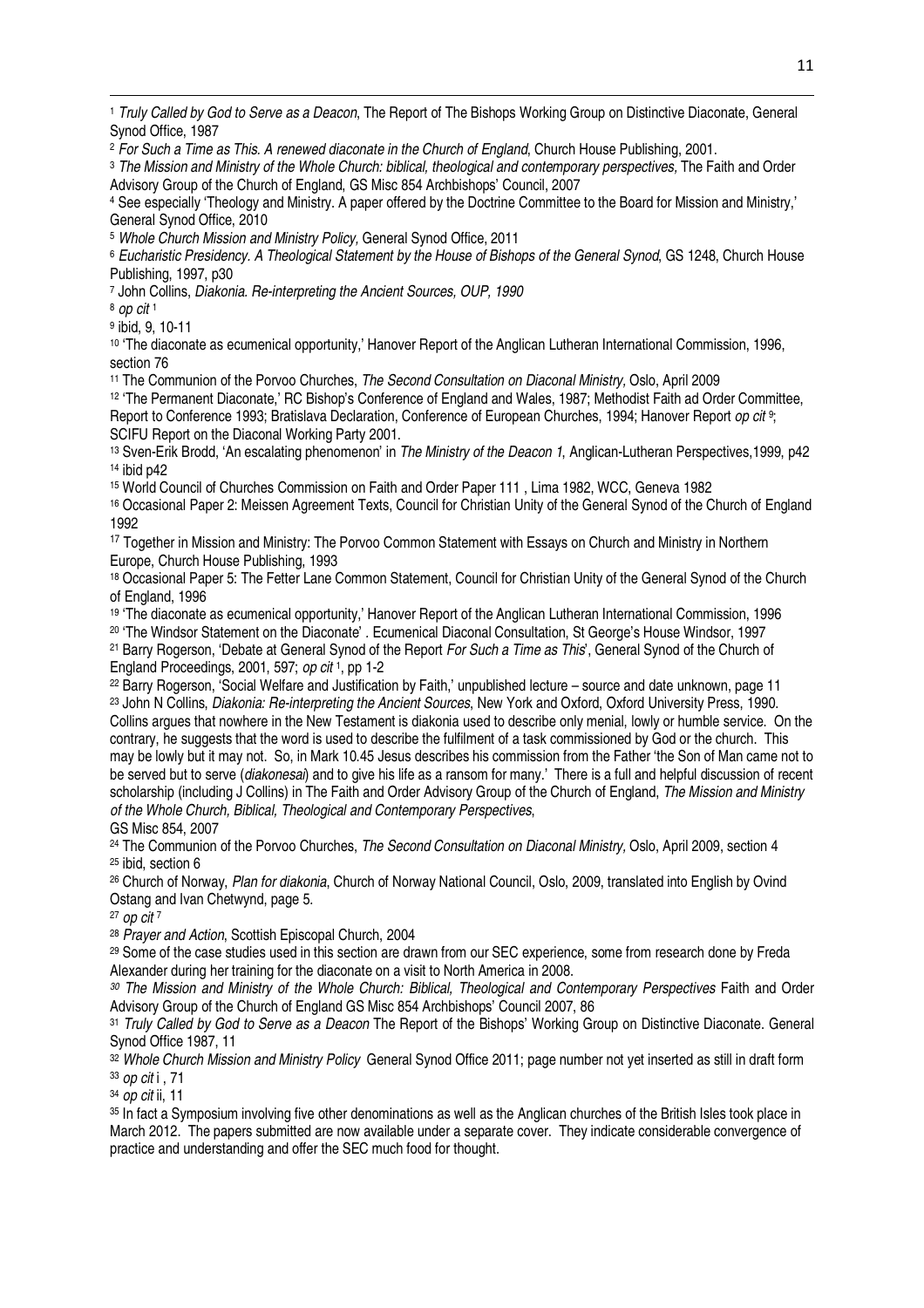## **APPENDIX ONE**

 $\overline{a}$ 

#### **DEACONS AND THE LIFE OF THE CHURCH**

The Rt Revd Brian A Smith, Bishop of Edinburgh  $19^{th}$  April 2011

*[NOTE: This is a discussion paper. It does not reflect current policy in the Diocese of Edinburgh, and has not been discussed within the committees of the diocese.]* 

As a theological preamble to this paper, it is my belief that changes and developments in ministry and vocation are not necessarily occasioned by the development of a *general* strategy which is then applied to a complex network of situations. Rather, developments of significance are more often made when we discern that someone has a *particular* vocation in ministry, arising out of present reality, which the current structures in the Church are not recognising appropriately.

This paper is not the place for a full discussion of the theology of ordination, but let it suffice to say that ordination involves an openness to training and formation (initial and continuing) within a mutually expressed *lifelong commitment between the individual and the church*.

\*\*\*\*\*\*\*\*\*\*

We are often being asked to consider the place of Deacons in the life of the Church. One difficulty of having a broad discussion on this is that this particular ministry has developed very differently in different branches of the church.

There are some churches, notably the Scandinavian Lutheran churches where the permanent diaconate is well developed, and exercises a significant pastoral role within the community. This takes place within the context of a church, historically well funded by the state, and to which are entrusted significant pastoral and social tasks by that state.

On the other hand, the tradition within Anglican churches in Britain has been that the ministry of the Deacon is a transitional one. The Deacon generally functions as an assistant in a Parish, and would ordinarily move onto being a Priest after twelve months as a Deacon. In some situations people are discerned as having a "permanent" vocation to the diaconate, but that again *usually* takes place within the context of being a Parish assistant.

Of course persons in the 'permanent' diaconate can move to other roles, (chaplaincy, training etc.) as can those in the 'permanent' priesthood.

\*\*\*\*\*\*\*\*\*\*

*Within the life of the Diocese of Edinburgh it is becoming clear that there are very specific ministerial tasks being demanded within the Diocese, which correlate with the fact of some persons discerning a vocation to a ministry that is by them tending to be described, in embryonic form, as Diaconal. Ministerial need, and vocational awareness appear to be harmonising. Can we describe this situation?* 

\*\*\*\*\*\*\*\*\*\*

Within the Diocese, there are currently a number of tasks being undertaken with reference to congregational development, in relation to conflict within congregations, and pastoral care of individual clergy and laity. Within this broader network of what we might call a ministry of local *Episcopé*, various people are exercising their skills in a very significant way. We make use of a number of clergy and laity in facilitating this work. However, some persons (lay) are now beginning to discern within themselves as others a calling to a lifelong commitment to *working in this area of pastoral care, service, and organisational healing*.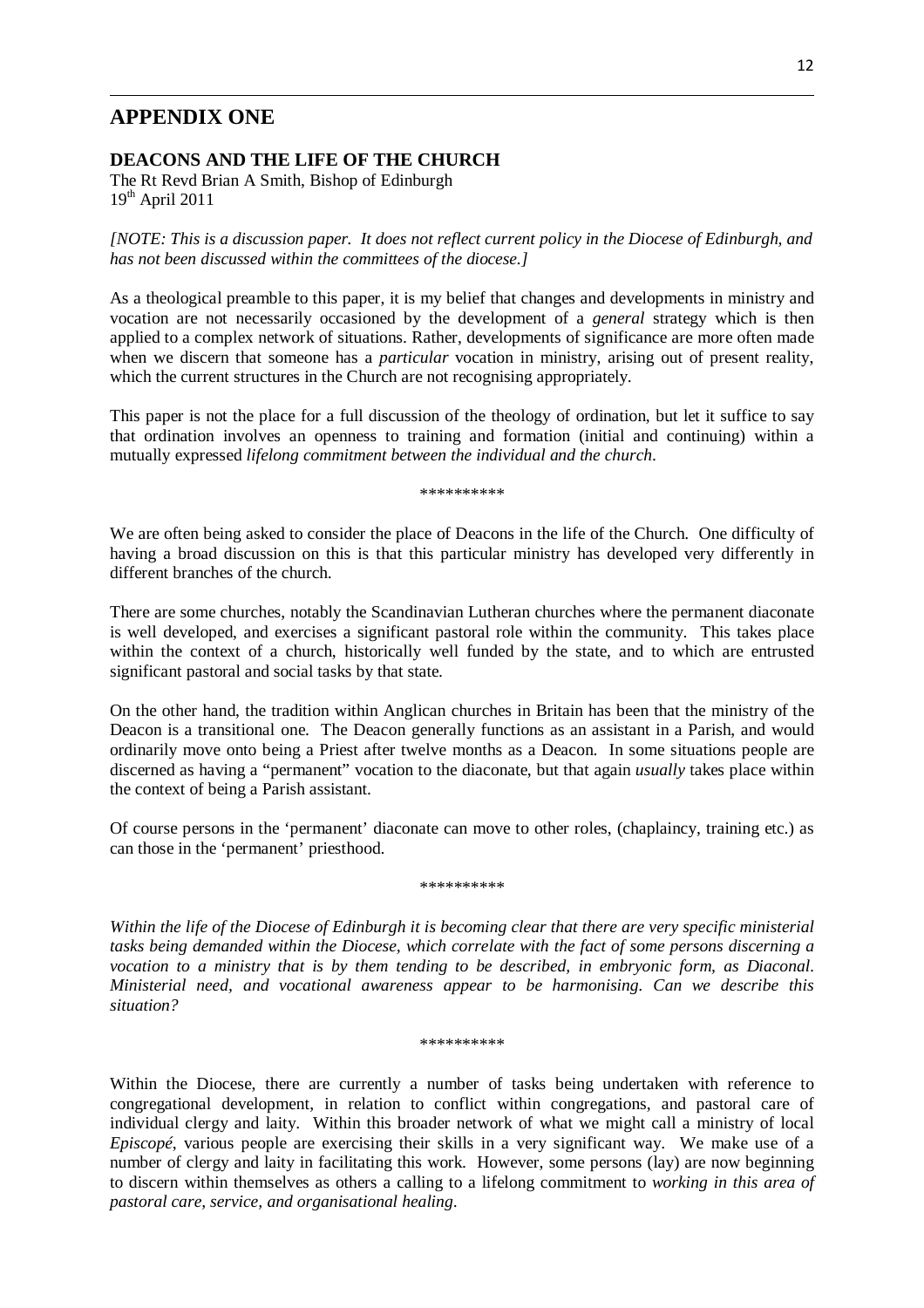Such a ministry would not be confined within an individual congregation. It would take place on a Diocesan palette, and effectively be an *off-shoot of the ministry of the Bishop*. It could be argued that this is simply a ministry that any Priests or lay people could fulfil as delegates or commissaries of the Bishop for that purpose. But it could also be argued that there may be persons discerning a particular vocation to a commitment, which is not that of a Priest, but is not lay, having as it does the lifelong character and formational demand of someone in "Holy Orders".

It does seem to me that there is a diaconal role being shaped by the current turbulence within a changing Church. In the example I am using, it is being reborn through the need to address the conflicts that arise from the society within which that Church is embedded.

Such Deacons would be persons of *a very high level of training*. They would not be persons who were appointed to the role of the diaconate "on the way" to a more mature priestly ministry. They would be persons trained and committed to sharing in the ministry of the Bishop, but not through operating *within* the network of Charges, rather through the sharing in the ongoing *Episcopé* of that network of Charges in Diocese. Someone whose vocation was to this diaconate might not be a person who would either wish to be appointed as an Incumbent, or who would make a suitable Incumbent. They would be on a totally different 'track'. Deacons and Priests would be two permanent resources at the 'disposal' of the bishop for the care of the Diocese.

The idea is worth debating and considering. To have within the Diocese a team of up to a dozen highly trained Deacons capable of addressing issues of conflict and pastoral care *at a high level,* and who have expressed *a lifelong commitment* to this task in the name of the Church, could be a major mission resource for the future.

Conceiving matters this way immediately suggests a confluence of the idea of 'transitional Deacon' and 'permanent Deacon' Both ministries are in their own way exercised with a direct responsibility to the Bishop. The 'transitional Deacon' is someone 'in training' with an accountability to the Bishop that will in the end be expressed through the Bishop admitting them into Priest's order. The 'permanent Deacon' is someone with whom the Bishop share's in the task of *Episcopé* within the diocese as a whole.

\*\*\*\*\*\*\*\*\*\*

#### **Footnote One on Ecclesial Systems.**

 $\overline{a}$ 

The above paper speaks of Deacons (permanent) and Priests being on two different 'tracks'. We can amplify this using terminology developed by Wesley Carr in his book *"The Priestlike Task"* 

Carr talks of any organisation having within it three 'systems'. He calls these the Management system, the Service system, and the Control system.

- The Management system consists of those who are charged with fulfilling then primary task of the organisation. (If we were thinking of a car manufacturer it would be those actually involved in making cars.)
- The Service system consists of those who support and assist those in the Management system. (This might consist of the factory health clinic, the cafeteria, those administering salary and pension arrangements....etc.).
- The Control system consists of those determining the policy being carried out by the organisation (The Board of Directors would decide which model of car to discontinue, where to place funds for research, which brand to develop etc.)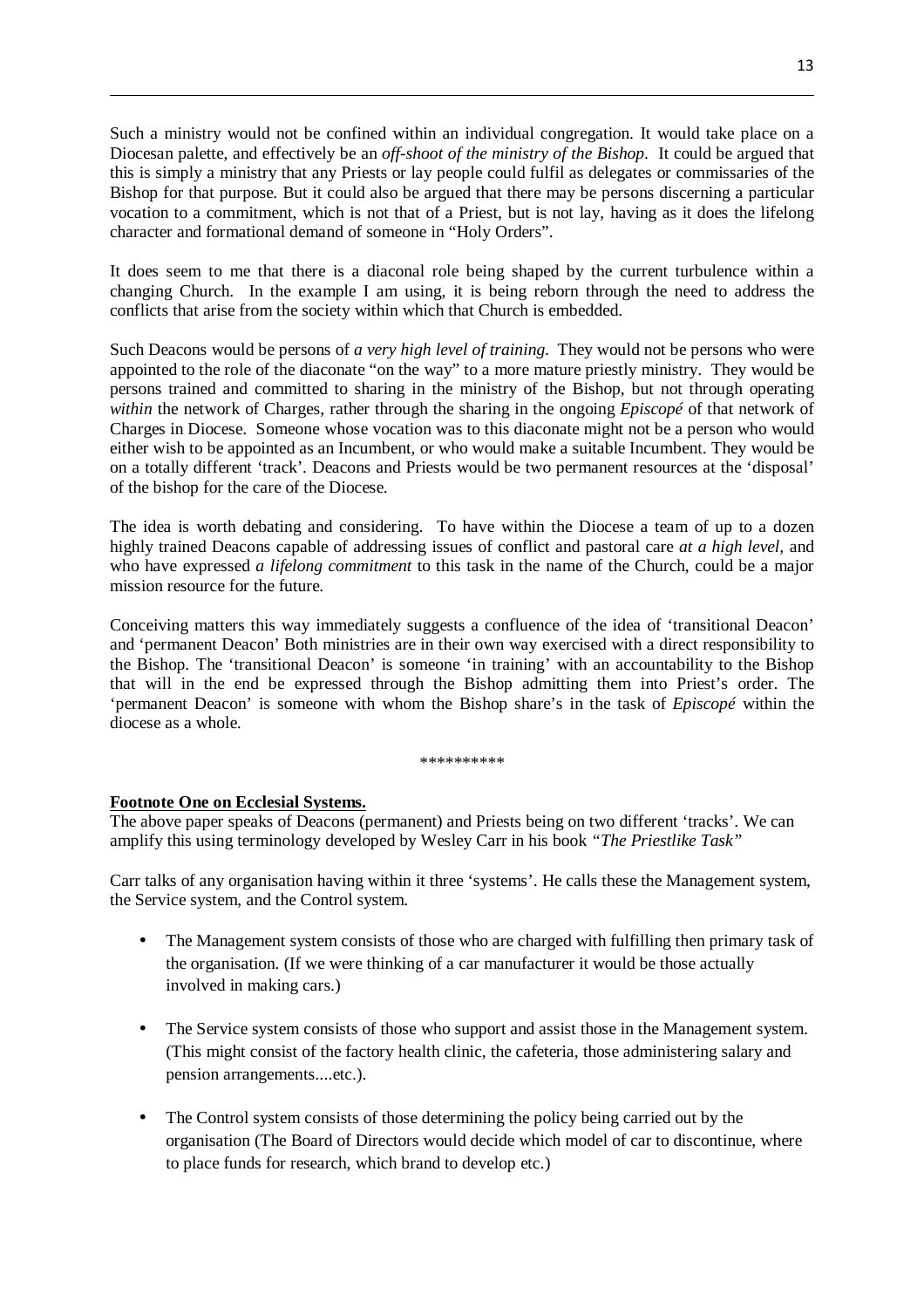Relating this to the church Carr talks of an Apostolic system, a Diaconal system, and a Synodical system. In each system we would expect currently to find both lay and clerical members.

- The Apostolic system consists of those charged with mission, the propagation of the gospel and the practice of worship in congregations. It comprises the Bishop together with incumbents, chaplains, and teams of laity within a congregation with whose they share this work.
- The Diaconal system consists of those charged with supporting those in the Apostolic system. It has in the past generally been seen as consisting of administrators, lawyers, architects etc....... In general this area would traditionally have been seen as concerned with the *'temporalities'* of church life – buildings and finance.
- Within the church the Synodical system is the one corresponding to the Control system in secular structures.

However the question arises as to whether there is to be discerned, (probably to be seen as part of the 'Diaconal system') a calling which is *spiritually supportive of those in the Apostolic ministry*, and in its own distinctive and important way concerns the *'spiritualities'* of life together. This would be to characterise 'permanent Deacon' as persons called to exercise a 'spiritual ministry' sharing *Episcopé* within the church with a direct responsibility to the Bishop

Within the framework we are (in considering a vocation to a permanent diaconate) considering the possibility of a *distinctive spiritual vocation* seeking to minister among the *spiritual issues arising within a Diocese.*

#### **Footnote Two on Deacons and Lay Readers**

Once we put matters in the way we have done so above, one issue that has often troubled those considering the idea of a permanent diaconate gets a straightforward solution. The question often faced is "*What is the difference between a 'permanent deacon' and a 'lay reader'?"* 

In the above framework a Lay Reader is a lay person whose ministry lies within the Apostolic system in a charge. He/she engages in a preaching and teaching ministry, alongside the incumbent, within the charge. The Lay Reader is an 'apostolic' minister charged with teaching and preaching responsibilities.

On the other hand the Permanent Deacon works within the Diaconal system, serving the charges and those who minister within them (Ordained and lay) and working in part as the pastoral arm of the bishop.

The bishop, in our system presides over the Synodical (Control) system, but operates within the diocese in the Apostolic task with the priests and laity in the charges, and in the Diaconal task with those who have *sensed their vocation* as lying in this area.

#### **Footnote Three**

 $\overline{a}$ 

I am conscious that in the brief notes above the concept of a 'permanent diaconate' as outlined is strongly focussed on service to and within the church. Some would argue that Deacons ought to be seen as the ministry within which service by the church of the world is focussed. This is the Scandinavian model. I am not proposing to settle this issue one way or another. I offer these notes as a contribution to a conversation that tries to give weight to the three questions*: "What ministries does the SEC require?", "Do we see signs of persons coming forward with a vocation to such ministries in our life together?"* and *"Among those ministries do we recognise what I have described above as a ministry whose time has come?"*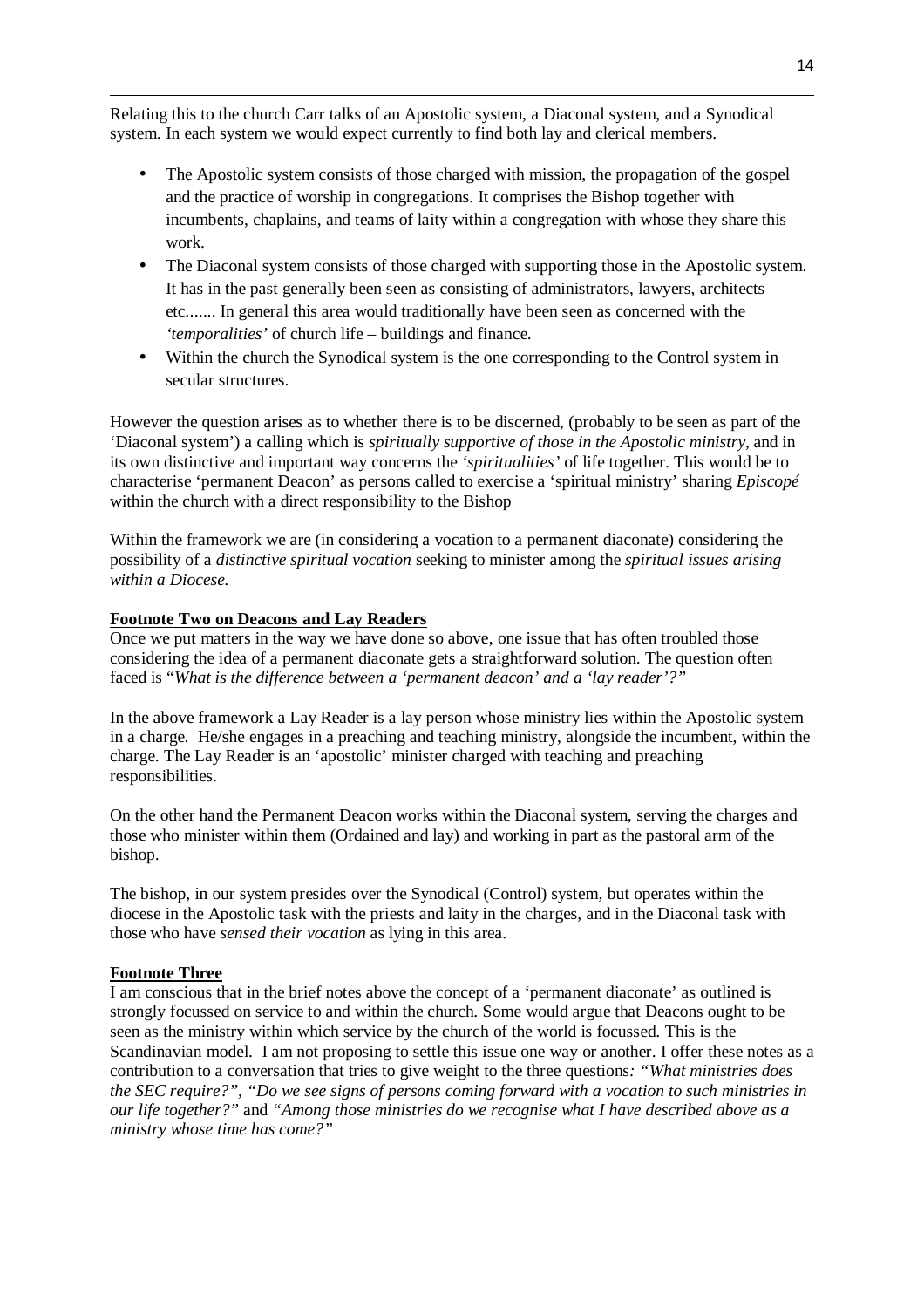# **APPENDIX TWO**

 $\overline{a}$ 

### **Frequently Asked Questions**

#### *1. Why do we need a renewed distinctive diaconate?*

This issue is very much alive in the wider Church. Within the SEC's *Whole Church Mission and Ministry Policy*, there is a realisation that a renewed diaconate would be a tool for mission. The diaconate is embedded in our tradition and a renewed diaconate would embody within our life and liturgy the imperative to proclaim the Gospel through word and action. Deacons might work with their Bishop in a wider diocesan role.

*2. The current model of Bishop/Incumbent/Curate (Deacon) does not fit the renewed Diaconate model*  Agreed. But that does not mean that a renewed diaconate would not have a central role to play in the mission of the SEC. Selection and training criteria would need to be reassessed and a permanent diaconate would not preclude those who wished to follow the more "traditional" route of a Deacon who undertakes a curacy before being ordained Priest. There would need to be a move from viewing Deacons' formation through a priestly prism. For those involved in discernment and selection it would offer a wider range of ministries but a clearer definition of the priesthood and the diaconate would be required

#### *3. Will not Lay Readers feel that their role is being usurped?*

The roles of Deacon and Lay Reader are different and complementary. Lay Readers are solidly trained lay theologians, whose skills are focussed upon an apologetic and hermeneutical role *within the gathered congregation*: teaching, preaching and catechising new believers. Deacons, as this paper has demonstrated, have a very different focus to their ministry, standing on the margin between church and world, and symbolising the *diakonia* of the whole people of God in what they do liturgically: preparing the altar, serving at the altar, ensuring that the intercessions are said, dismissing the congregation. Not only is there room for both, but also need.

#### *4. Would Priests feel that their ministry is being devalued and undermined?*

Again, the ministries of Priest and Deacon are complementary. The revival of the diaconate would lead to a clearer definition of all three Orders of ministry.

#### *5. If we have more Deacons won't this mean that the Church will become over-clerical and the ministry of lay people be diminished?*

Deacons work to enable others in mission and in the liturgy. If anything, a well-trained diaconate should help lay people to be better equipped to live out their baptismal promises – to grow in understanding of their faith and to share in the mission of the SEC.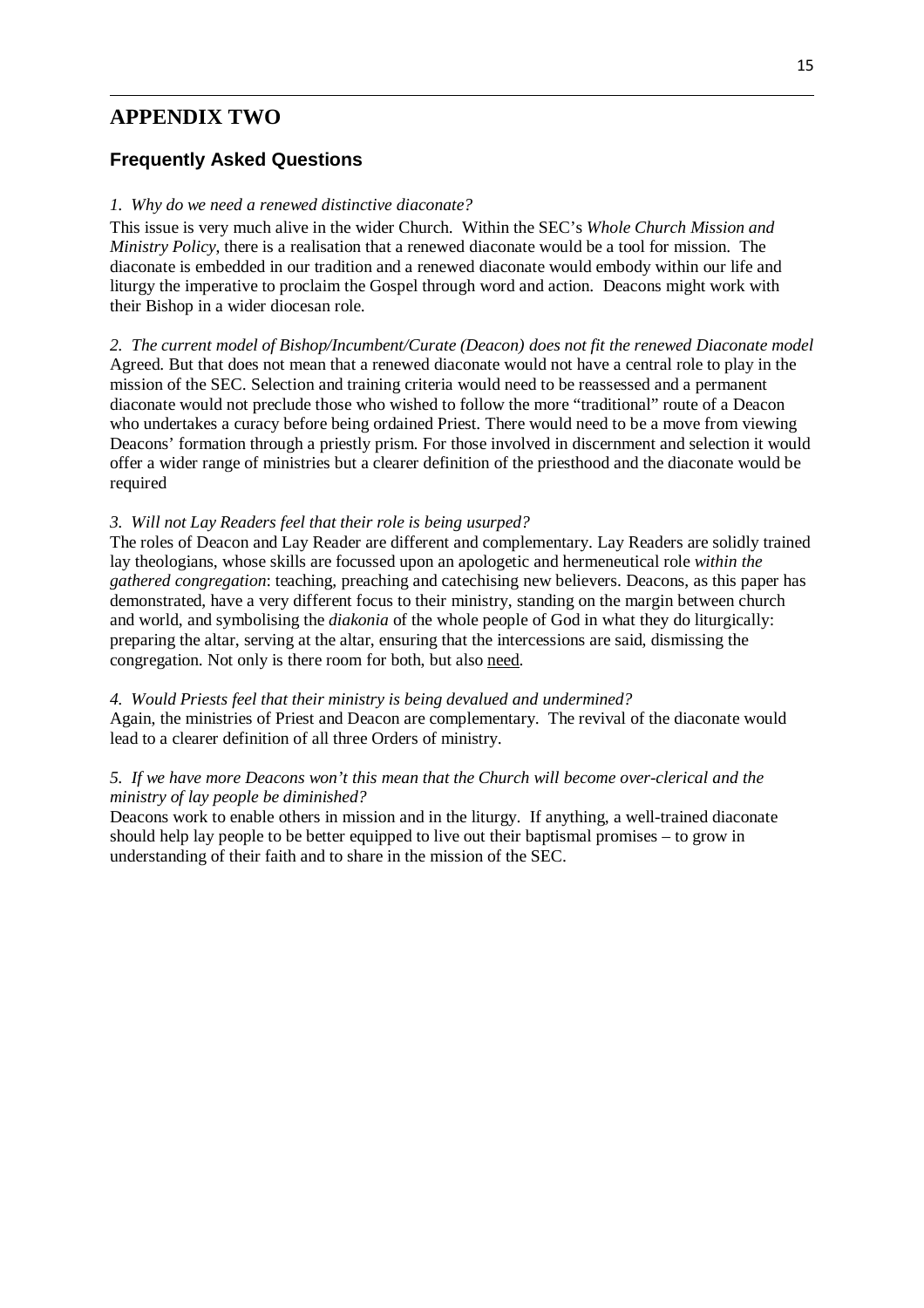# **APPENDIX THREE**

#### **The 2nd Consultation on Diaconal Ministry in May 2009 commended the following work to the Porvoo Churches –**

#### *All churches*

 $\overline{a}$ 

- To continue to exchange information and developments in thinking on *diakonia* and the diaconate
- To collaborate in further study on the forms of admission to, and the canonical context of, the diaconate
- To collaborate in the education and formation of those who will exercise *diakonia* as the focus of their public ministry

#### *Lutheran churches*

- To define more clearly those areas of ministry that are understood as belonging to the diaconate
- To clarify whether, and in what sense, Deacons are understood as being ordained in each respective church
- To explore possibilities inherent in the role of the Deacon in liturgy

#### *Anglican churches*

- To develop ways in which the element of *diakonia* in the mission of the church may more explicitly be understood and named as such
- To develop an understanding of the diaconate that is not automatically associated with junior ministerial status
- To recognise and affirm the diaconal aspect of the vocation of Priests, and describe it explicitly
- To consider how the vocation of those who are called to distinctive diaconate may be discerned, and how they may be encouraged and supported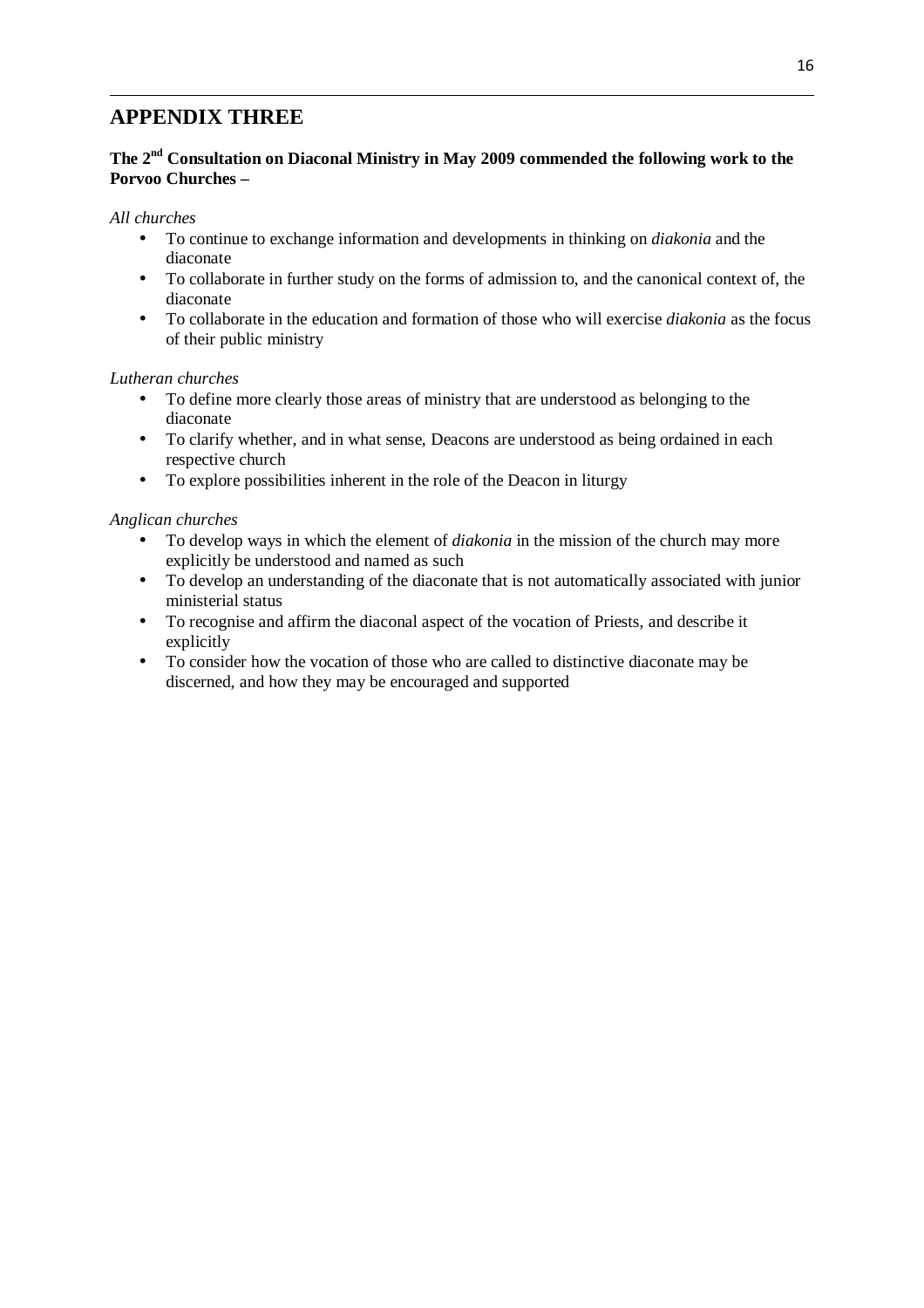# **How to use this document**

 $\overline{a}$ 

As part of its response to the Porvoo Communion's Recommendations, the Faith and Order Board, through the Diaconate Working Party, wishes to listen to what the Scottish Episcopal Church at large thinks about *diakonia*, the ordained diaconate and the proposals outlined in this paper. It therefore recommends that the report is studied and discussed in a variety of ways –

- **by diocesan mission and ministry committees** as they seek to discern future patterns of ministry provision at diocesan and regional level, especially in the light of the Whole Church Mission and Ministry Policy (WCMMP)
- **by Vestries** as they co-operate with and assist Rectors in all matters relating to the spiritual welfare of the congregation and the mission of the whole Church
- **by Readers** as they gather in diocesan or provincial groupings and continue to work on defining their particular calling in and for Christ's church today
- **by congregational groups**, ideally in partnership with their ecumenical neighbours, as together they seek to grow ever more mission-shaped in their local context
- **by individuals,** reflecting on what they have read in this paper and on their own experience of 'diaconal ministry' whether as a lay person or ordained.

The companion document of collated papers from the March 2012 Ecumenical Seminar outlines the positions of other denominations in Scotland regarding *diakonia* or the diaconate, and may thus be of help. This document, *Companion Papers to Truly Called...Two* can be obtained from Elspeth Davey at the General Synod Office (address below).

The questions below and overleaf are offered to guide these discussions; please send your written responses – either individually or as a collation of your group's discussion - to Elspeth Davey, General Synod Office, 21 Grosvenor Crescent Edinburgh EH12 5EE or e-mail to ChurchRelations@scotland.anglican.org by the **31st January 2013.**

The Diaconate Working Group would welcome your responses either in hard copy or by email

#### **1. Immediate responses**

 What excited or intrigued you/your group in this report? What challenged or surprised you/your group? What has been confirmed in you/your group? Other reactions?